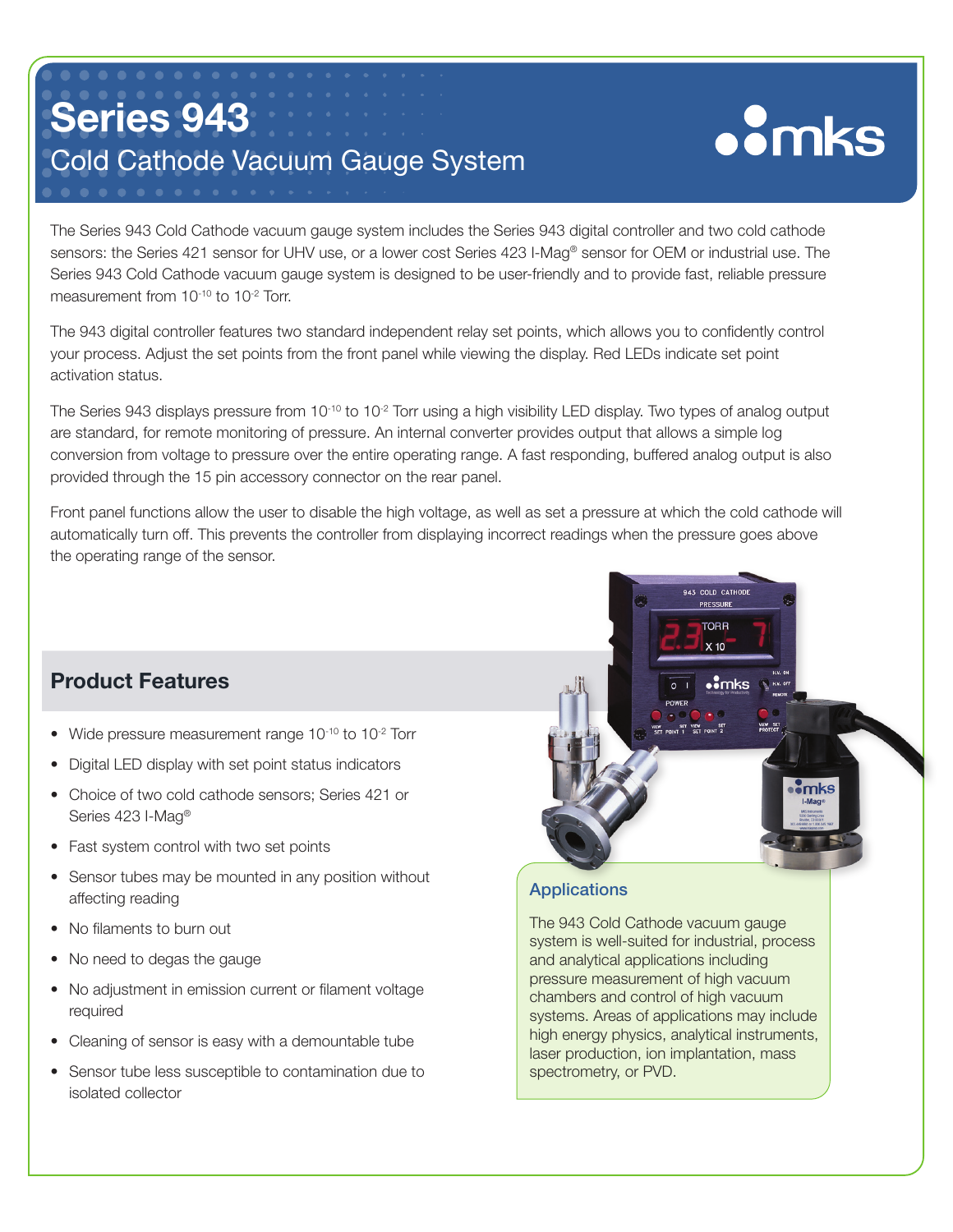### Cold Cathode Sensors

Using an inverted magnetron design, the 423 I-Mag® and 421 sensor can operate at pressures much lower than a traditional Penning cold cathode sensor  $-$  as low as 10<sup>-11</sup> Torr with the proper controller. This increased pressure range makes the cold cathode sensors ideal for UHV use.

A unique design feature of the cold cathode sensors is a second feedthrough for ion collection. In an ordinary single feedthrough design, any current leakage between the anode and ground would result in pressure measurement errors. Only the ion current from the cathode contributes to a measurement reading in a dual feedthrough design, making it ideal for process monitoring.

With no filament to burn out, both the 423 I-Mag® and 421 sensors are not ruined by sudden inrushes of air and are resistant to vibration damage. Additionally, there is no need to adjust the emission current or to degas the gauge, reducing response time to pressure changes.

The 421 sensor should be selected when you want to bake the sensor to 250°C with the magnet in place. The sensor connectors need to be removed.

The 423 I-Mag sensor was created to provide a lower cost alternative to the 421. The sensor is more compact, less expensive and easier to maintain. If bakeout is required, the magnets and sensor connectors can be removed and the sensor can be baked to 400°C.

In addition, MKS provides a variety of customized gauges to suit specific customer needs. This includes special sensors for many semiconductor processes as well as high energy physics facilities. We have special versions of the 421 that will operate at 200°C or others that can be used in high radiation environments.



Dimensional Drawing - Series 421 Sensor

Note: Unless otherwise specified, dimensions are nominal values in inches (mm referenced).



#### Dimensional Drawing - Series 423 I-Mag® Sensor Note: Unless otherwise specified, dimensions are nominal values in inches (mm referenced).



Dimensional Drawing - Series 943 Cold Cathode Controller Note: Unless otherwise specified, dimensions are nominal values in inches (mm referenced).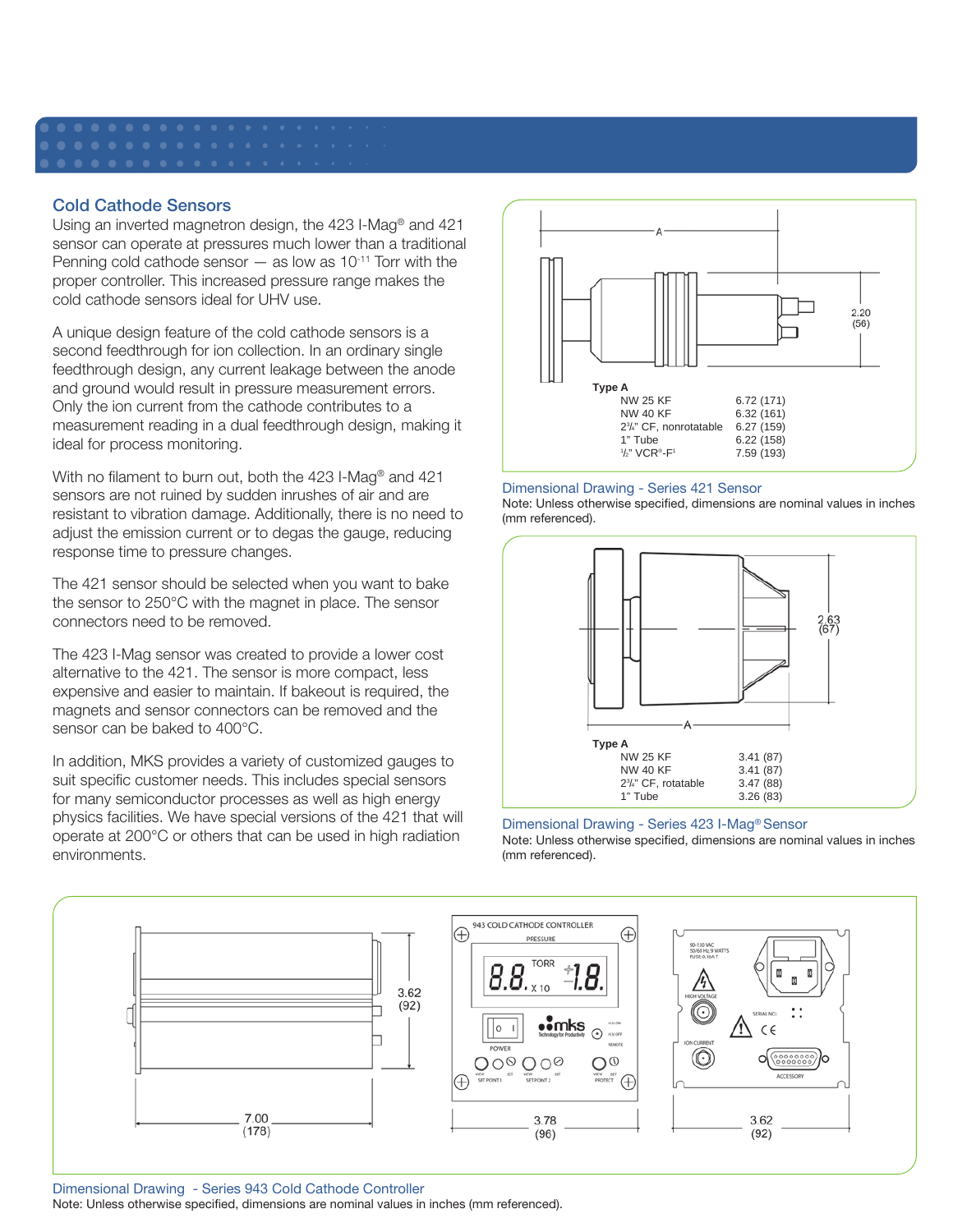

# **Specifications**

### Series 943 Controller

| <b>Measurement Range</b>     | $1.0 \times 10^{-10}$ to $1.0 \times 10^{-2}$ Torr                                                  |
|------------------------------|-----------------------------------------------------------------------------------------------------|
|                              | 1.3 x 10 <sup>-10</sup> to 1.3 x 10 <sup>-2</sup> mbar                                              |
|                              | $1.3 \times 10^{-8}$ to 1.3 Pa                                                                      |
| <b>Set Point Range</b>       | $2.0 \times 10^{-9}$ to 9.0 to 10 <sup>-3</sup> Torr                                                |
|                              | $2.7 \times 10^{-9}$ to 1.2 x 10 <sup>-2</sup> mbar                                                 |
|                              | $2.7 \times 10^{-7}$ to 1.2 Pa                                                                      |
| <b>Operating Temperature</b> | 5° to 40°C (41° to 104°F)                                                                           |
| <b>Storage Temperature</b>   | $-10^{\circ}$ to 55 $^{\circ}$ C (14 $^{\circ}$ to 104 $^{\circ}$ F)                                |
| <b>Relative Humidity</b>     | 80% maximum for temperatures less than 31°C, decreasing linearly to 50% maximum at 40°C             |
| <b>Altitude</b>              | 2000 m maximum                                                                                      |
| <b>Power Requirements</b>    | 100 to 120 VAC, 50/60 Hz, 9 W                                                                       |
|                              | 220 to 240 VAC, 50/60 Hz, 9 W                                                                       |
| <b>Resolution</b>            | 1% of indicated decade                                                                              |
| <b>Set Points</b>            | 2 independently set, SPDT contacts, resistive load; 1 A @ 30 VAC or 24 VDC                          |
| <b>Set Point Response</b>    | 50 msec for pressures >10 <sup>-8</sup> Torr                                                        |
| <b>Output Voltage</b>        | Analog: 0 to 9 VDC                                                                                  |
|                              | Logarithmic Analog: 1 to 9 VDC, 1 V per decade                                                      |
| <b>Front Panel Controls</b>  | Power on/off; set point and protect view buttons, LED set point indicators, set point and           |
|                              | protect adjust potentiometers, high voltage on/off/remote toggle switch                             |
| <b>Display</b>               | Red LED, 7 segments digits 14 mm in height, $\pm 60^\circ$ viewing angle, 2 digits (1 leading) with |
|                              | 1½ digit signed exponent, Units shown in either Torr, mbar or Pascal, update rate: 250 msec         |
| Weight                       | 2.5 lbs. (1.1 kg)                                                                                   |
| Compliance                   | CE                                                                                                  |
|                              |                                                                                                     |

### 421 Sensor

| <b>Measurement Range</b>           | 1.0 x 10 <sup>-11</sup> to 1.0 x 10 <sup>-2</sup> Torr<br>$1.0 \times 10^{-11}$ to $1.0 \times 10^{-2}$ mbar<br>$1.0 \times 10^{-9}$ to 1.0 Pa |
|------------------------------------|------------------------------------------------------------------------------------------------------------------------------------------------|
| <b>Materials Exposed to Vacuum</b> | Stainless steel, silver-copper brazing alloy, alumina ceramics, aluminum AL 6061, Elgiloy®,<br>OFHC <sup>®</sup> copper                        |
| <b>Reproducibility</b>             | 5% of reading at constant temperature                                                                                                          |
| <b>Cables and Connectors</b>       | Cables connected via bayonet and threaded type coaxial connectors                                                                              |
| <b>Bakeout Temperature</b>         | 250°C connectors off; 125°C connectors on                                                                                                      |
| <b>Operating Temperature</b>       | 0° to 125°C (32° to 257°F)                                                                                                                     |
| <b>Calibration Gas</b>             | Air/nitrogen                                                                                                                                   |
| <b>Installation Orientation</b>    | Any                                                                                                                                            |
| <b>Internal Volume</b>             | 1.8 in.3 (30 cm <sup>3</sup> ) maximum                                                                                                         |
| <b>Weight with CF</b>              | 2.8 lbs. (1.3 kg) w/ CF                                                                                                                        |

### 423 I-Mag®

| <b>Measurement Range</b>           | $1.0 \times 10^{-11}$ to $1.0 \times 10^{-2}$ Torr                               |
|------------------------------------|----------------------------------------------------------------------------------|
|                                    | $1.0 \times 10^{-11}$ to $1.0 \times 10^{-2}$ mbar                               |
|                                    | $1.0 \times 10^{-9}$ to 1.0 Pa                                                   |
| <b>Materials Exposed to Vacuum</b> | Stainless steel, 6061 aluminum, Inconel <sup>®</sup> , glass and alumina ceramic |
| <b>Reproducibility</b>             | 5% of reading at constant temperature                                            |
| <b>Cables and Connectors</b>       | Tube Side: molded connector with a positive locking bolt                         |
|                                    | Controller Side: bayonet connector and threaded coaxial connector                |
| <b>Bakeout Temperature</b>         | To 400°C (752°F) with CF flanges, with magnet and cable removed                  |
| <b>Operating Temperature</b>       | 0° to 70°C (32° to 158°F)                                                        |
| <b>Calibration Gas</b>             | Air/nitrogen                                                                     |
| <b>Installation Orientation</b>    | Any                                                                              |
| <b>Internal Volume</b>             | $0.9$ in.3 (15 cm <sup>3</sup> ) maximum                                         |
| <b>Weight with CF</b>              | 2.0 lbs (0.8 kg) w/CF                                                            |